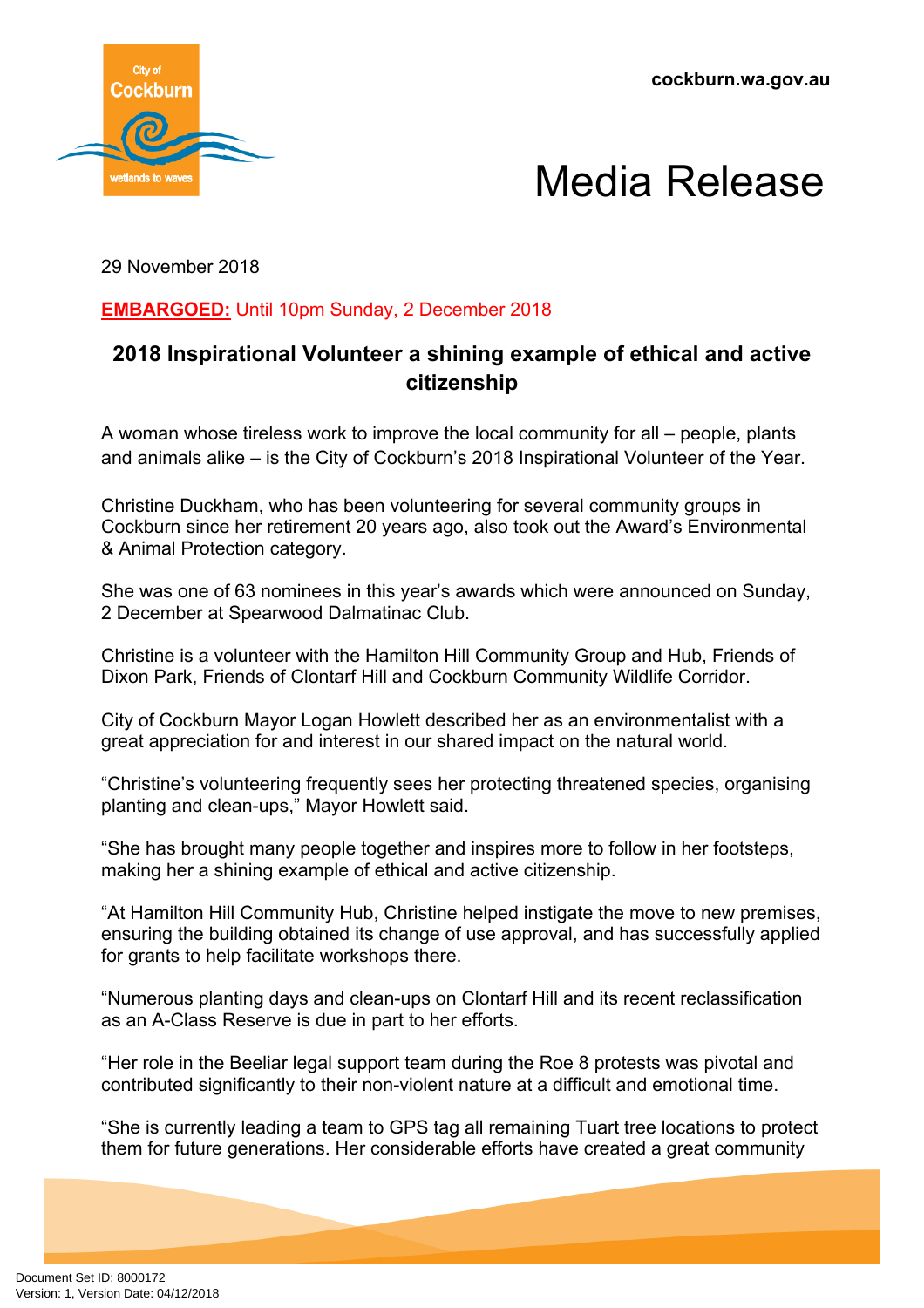



spirit in Hamilton Hill and surrounding suburbs."

Winners of the other categories are:

## **Arts & Culture Category – Joy Parnell from the Historical Society of Cockburn**

Joy has shown great leadership, engaging with many sectors of the community, crossing several cultures, age groups and genres in storytelling projects that aim to create a positive impact for our future generations.

Her research into local history acknowledges the diverse cultural history of Cockburn, something Joy has worked passionately to share with future generations.

### **Volunteer with Disability – Nigel Tinson from Cockburn Seniors Centre**

Nigel has been a volunteer with his group for five years and has made a major contribution in various areas, in particular Technology and IT support for its members.

His skills in these areas have also led him to assist staff in general administrative duties.

Described as a "big guy with a big heart", Nigel is a giving and supportive volunteer, who always finds time to help and if he doesn't know the answer there and then, is sure to find out and get back to you!

### **Aboriginal & Torres Strait Islander – Natalie Mippy from Coogee Basketball Club**

Natalie has been volunteering for the best part of 15 years with various clubs in Cockburn.

She has worn many hats during this time from president to treasurer and registrar, and works ceaselessly to increase active engagement of young people in the sporting field.

She supports coaches and officials and helps with fundraising, events and competitions, while working full time and raising two children.

Natalie is described as an inspiring role model with great leadership and professionalism, who is extremely valued as a volunteer at her club, where she has established and maintains a positive family culture.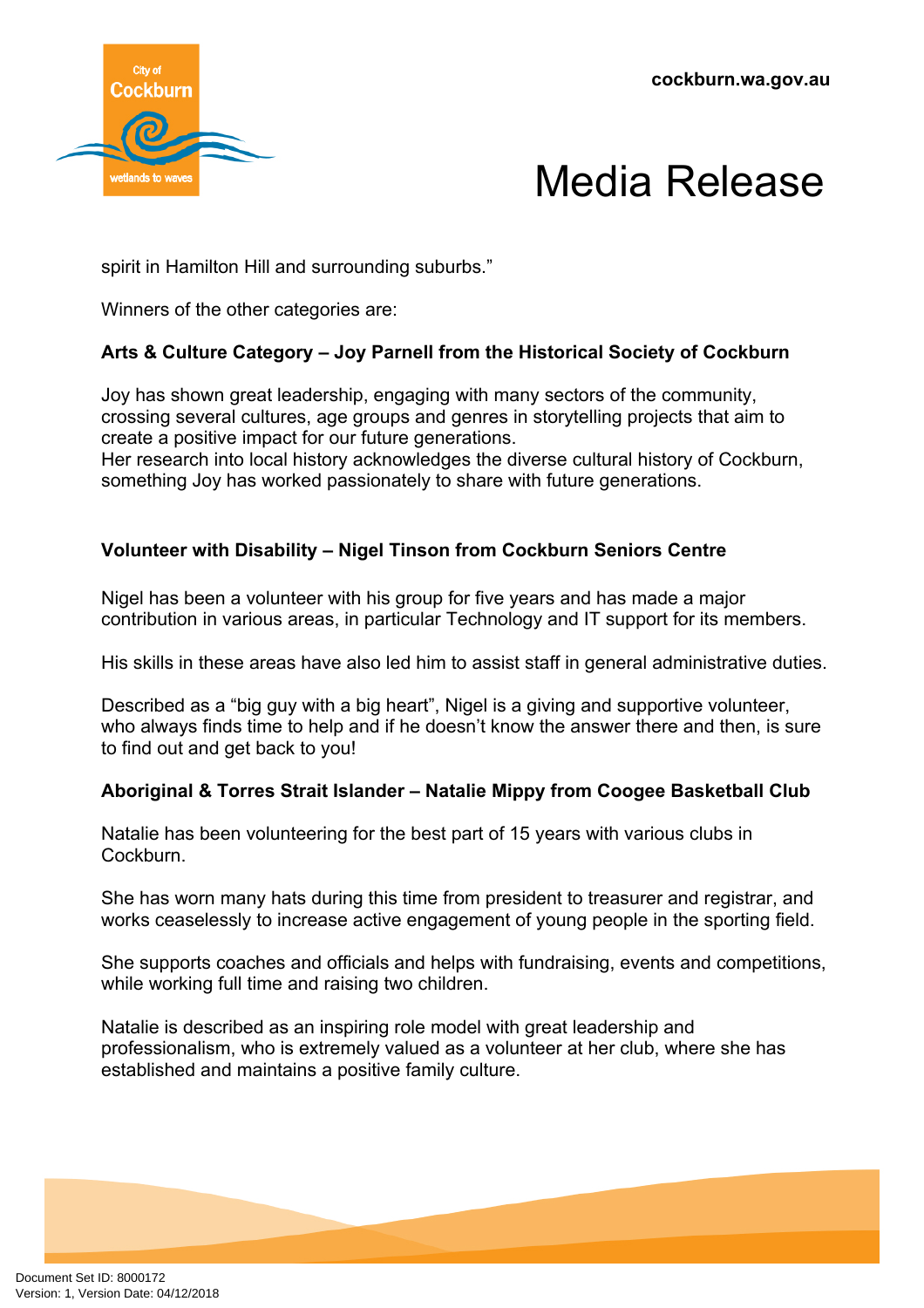



## **Community – Alan Gowland from Cockburn Community Mens Shed**

A local resident for the past decade, Alan co-founded the mens shed group in 2004.

He was dedicated to welcoming and introducing new members to the group until 2017 when illness forced his early retirement.

He gave hours of his own time willingly to prove this group was much needed in the community and helped set up and provide technical information for the shed's construction, facilitating numerous group visits to help the establishment of similar concepts in other communities.

#### **Sport & Recreation – Michael Penhaligon from the All Abilities Rugby team at Southern Lions Rugby Union Football Club**

Michael has combined his volunteering with a life passion, putting his heart and soul into his club.

He established a 'first of its kind' sporting club in WA, working with people over 16 years of age who are able bodied with an intellectual challenge.

This has enabled people with disability the chance to play a sport they may not have had an opportunity to, and their families a valuable social outlet.

He is also the club's administration volunteer, an honorary life member and general committee member.

### **Youth Category – Alexander Campbell from Beeliar Community Voice**

Alexander has made a positive impact on the community and has a strong history of volunteering, since around the age of nine.

Utilising his enthusiasm, resilience and excellent communication skills, Alexander's leadership qualities make him a great role-model for other youth, as he is always willing to help, be inclusive and share his knowledge.

He is usually the first to arrive and one of the last to leave – no task is too big, as Alexander shows a genuine desire to be involved in all aspects of the group.

Every nominee in this year's awards received a certificate of appreciation, every